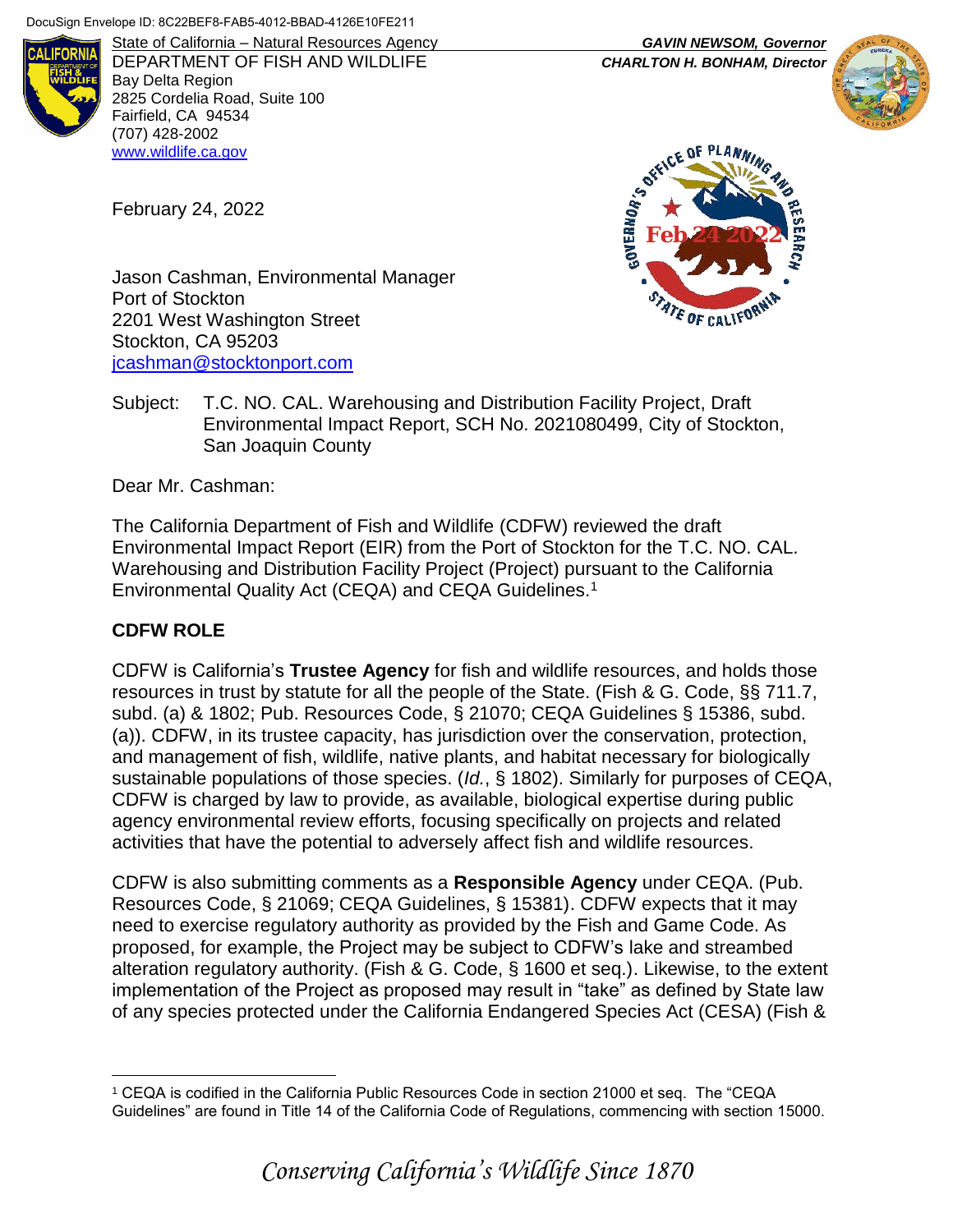G. Code, § 2050 et seq.), the Project proponent may seek related take authorization as provided by the Fish and Game Code.

#### **PROJECT DESCRIPTION SUMMARY**

#### **Proponent:** Port of Stockton

**Objective:** The objective of the Project is to construct and operate a distribution warehouse on a portion of the Project site and remediate existing contaminated soils throughout the Project site. Primary Project activities include soil remediation of areas throughout the 102-acre Project site called Site 47. The construction and operation of a distribution warehouse will occur on 60 acres within the 102-acre Project site. Construction elements include a 655,200-square-foot warehouse, 293,951-square-foot outdoor storage area, employee parking, trailer parking, trailer storage, truck docks, rail service and spurs, detention ponds, water tank and pumphouse, guard house, and minor ancillary structures on the existing vacant area.

Three stormwater drainage ditches are located on the Project site. Drainage Ditch 1, "central ditch," is an open, channelized, earthen stormwater drainage ditch approximately 0.80-acre and 2,139 feet long. Drainage Ditch 2, "western ditch," is an open, channelized, earthen stormwater drainage ditch approximately 0.17-acre and 529 feet long. The southern end of the western ditch has a culvert and concrete catch basin where water flows into the Project site from the Port's larger storm drain system. Drainage Ditch 3, "southern ditch," connects to the western ditch with no obstructions or culverts. It is vegetated and approximately 0.61-acre and 1,732 feet long. The ditches convey stormwater and surface groundwater to a single pump-controlled discharge point on the west side of the West Complex. Stormwater is held in a retention basin until it is pumped into the San Joaquin River. The central ditch will be filled, the western ditch will be modified to accommodate the distribution facility and infrastructure, and a new drainage channel will be constructed along the northern boundary of Site 47 (south of McCloy Avenue) to be integrated into the Port's drainage system.

Site preparation will generally include clearing and grubbing of vegetation, removing existing utilities, removing contaminated soil, installation of building support columns, moving contaminated soil away from existing paved areas, building foundations to facilitate placement of a two-foot clean soil cover in unpaved areas, covering contaminated soil with clean soil sourced from the Port, compacting the clean fill, treating it with lime and cement, overlaying it with an aggregate base, and covering it with a concrete slab.

Trees to be removed by Project activities will be replaced by 30 trees in undisturbed areas of the Project site.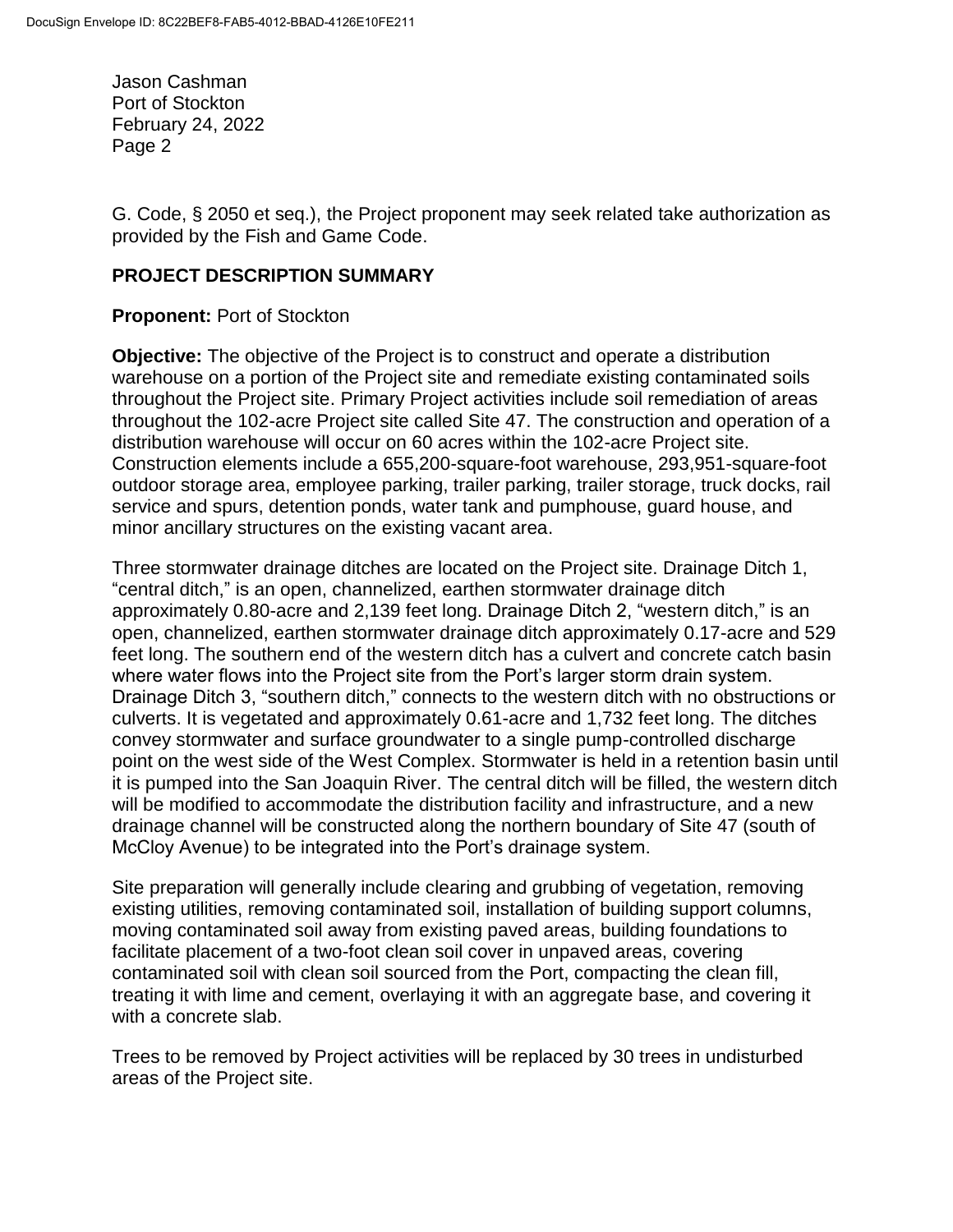**Location:** The Project is located in the City of Stockton, San Joaquin County. It is located on the Port of Stockton's West Complex. Rough and Ready Island is bordered to the north, south, and east by the San Joaquin River and to the west and south by the Burns Cutoff (a tributary to the San Joaquin River). The Project site is south of McCloy Avenue and the nearest cross-street is the Port of Stockton Expressway, located at latitude 37°56'47.192" N and longitude -121°21'8.773" W (see Exhibit 1, Project Site and Vicinity).

The Project has four distinct areas proposed for remediation and/or development (see Exhibit 2, Development and Remediation Areas).

- Warehouse Development Area a 60-acre area proposed for remediation and warehouse development. It is bordered to the north by McCloy Avenue and Port railways; to the west by the Port of Stockton Expressway; to the south by the Ferguson Building warehouse parking lot at 530 Port of Stockton Expressway, stormwater drainage ditches, and undeveloped Port land; and to the east by the DR commercial facility and abandoned structures.
- Western Remediation Area a 7-acre area to the west of the Warehouse Development Area that will be remediated and remain undeveloped.
- Eastern Remediation Area a 9-acre area to the east of the Warehouse Development Area that will be remediated and remain undeveloped.
- Western Warehouse Area a 26-acre area to the west of the Western Remediation Area that will be remediated and undergo pavement controls.

**Timeframe:** The Project construction and remediation is anticipated to occur between 2022 and 2024. Phase 1 includes site preparation and remediation within the Warehouse Development Area (8 months). Phase 2 includes construction of warehouse and improvements in the Warehouse Development Area (20 months duration with a potential one-month overlap with Phase 1). The third phase includes remediation of the Western and Eastern Remediation Areas and Western Warehouse Area (two months in 2024).

## **COMMENTS AND RECOMMENDATIONS**

CDFW offers the comments and recommendations below to assist Port of Stockton in adequately identifying and/or mitigating the Project's significant, or potentially significant, direct and indirect impacts on fish and wildlife (biological) resources. Editorial comments or other suggestions may also be included to improve the document.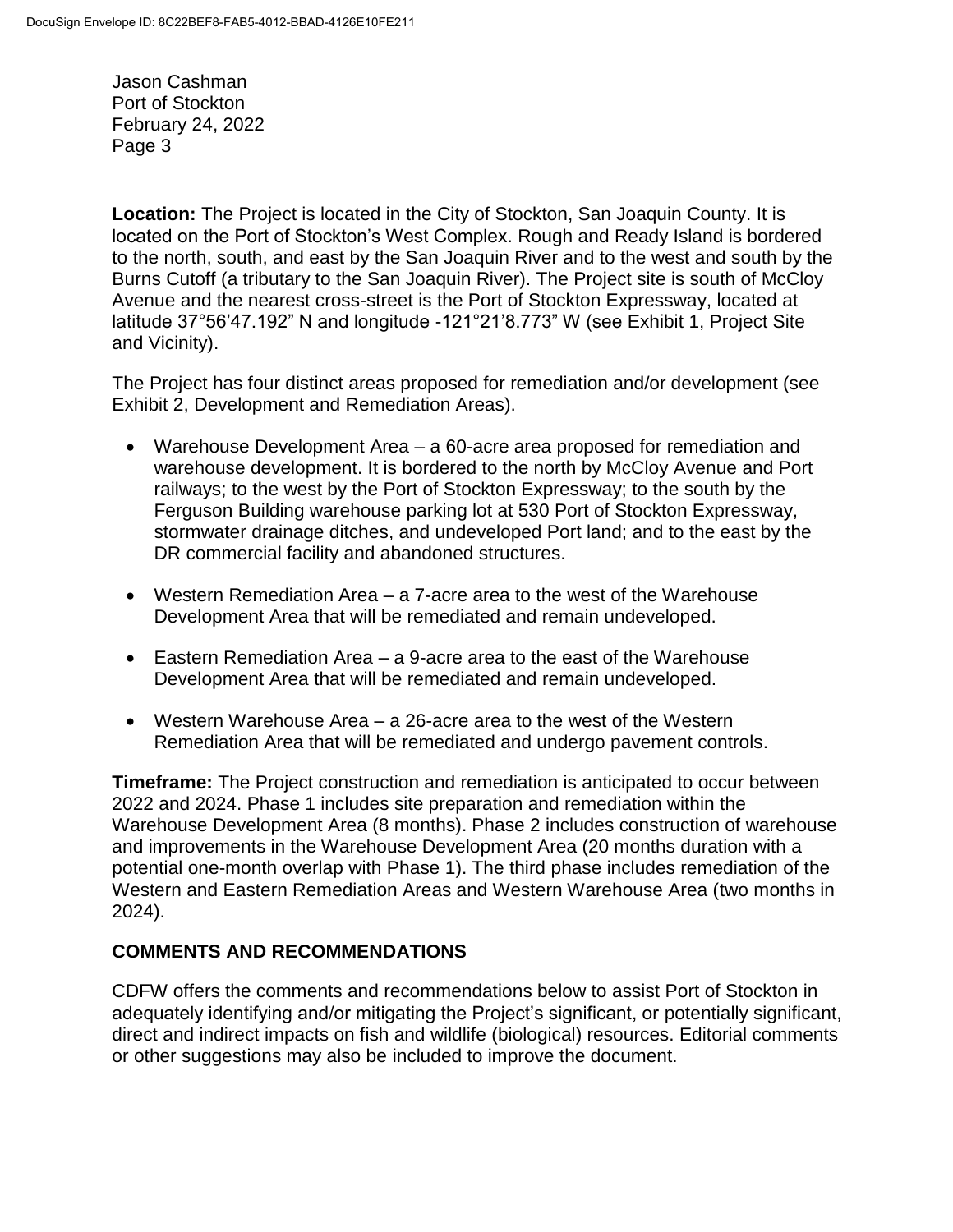#### **Comment 1: Notification of Streambed Alteration Agreement Recommended**

On page 84, in Section 3.3.1.2 Wetlands and Jurisdictional Waters, the draft EIR states the following: "The stormwater ditches…do not meet the definition of a wetland under the State Wetland Definition and Procedures for Discharges of Dredged or Fill Material to Waters of the State that was adopted by the State Resources Water Quality Control Board as the ditches are artificial (not a wetland created by modification of surface waters of the state) and are subject to ongoing operation and maintenance… Per the Procedures, the stormwater ditches are not waters of the state because they are artificial wetlands that were constructed and are…maintained for settling if sediment; detention, retention, infiltration, or treatment of stormwater runoff…; and treatment of surface waters." Please be advised that elements of the proposed Project may be subject to Lake and Streambed Alteration (LSA) Notification. This includes impacts to drainage systems that connect to tributaries of main stem creeks and tributaries that occur within the Project site. CDFW requires an LSA Notification, pursuant to Fish and Game Code section 1600 et. seq., for any activity that may substantially divert or obstruct the natural flow; change or use material from the bed, bank or channel or deposit or dispose of material where it may pass into a river, lake, or stream. CDFW recommends that the Project submit an LSA notification so that CDFW may determine whether project elements are subject CDFW's LSA regulatory authority.

#### **Comment 2: Wetland Mitigation**

On page 95, Mitigation Measure BIO-4: Compensatory Wetland and Waters Mitigation, the draft EIR says that if areas on the Project site are determined to be subject to the Central Valley Regional Water Quality Control Board jurisdiction as waters of the state, then TC NO. CAL. Development will purchase appropriate wetland mitigation credits at a ratio of 1:1 to compensate the loss of state waters from the National Fish and Wildlife Foundation in-lieu fee program. If the impacted ditches are determined to have wildlife habitat per the LSA Agreement process discussed in Comment 1, and if mitigation is deemed necessary during the permitting process, CDFW cannot accept in-lieu fees as compensatory mitigation.

CDFW recommends that the draft EIR be revised to include an alternate compensatory mitigation strategy, such as 1) creating mitigation on-site to protect it in perpetuity, and funding the protection in perpetuity; or 2) putting a conservation easement on land with wetland habitat of equal or greater conservation value, with written acceptance from CFDW, including a management plan, and providing an endowment to manage the easement in perpetuity. CDFW has recommended previously that the Port of Stockton develop on-site or local compensatory mitigation options for development projects that require habitat/species mitigation which is not covered through the San Joaquin County Multi-Species Habitat Conservation Plan (SJMSCP) process. There are currently no CDFW-approved mitigation banks for wetlands that include the Project site within the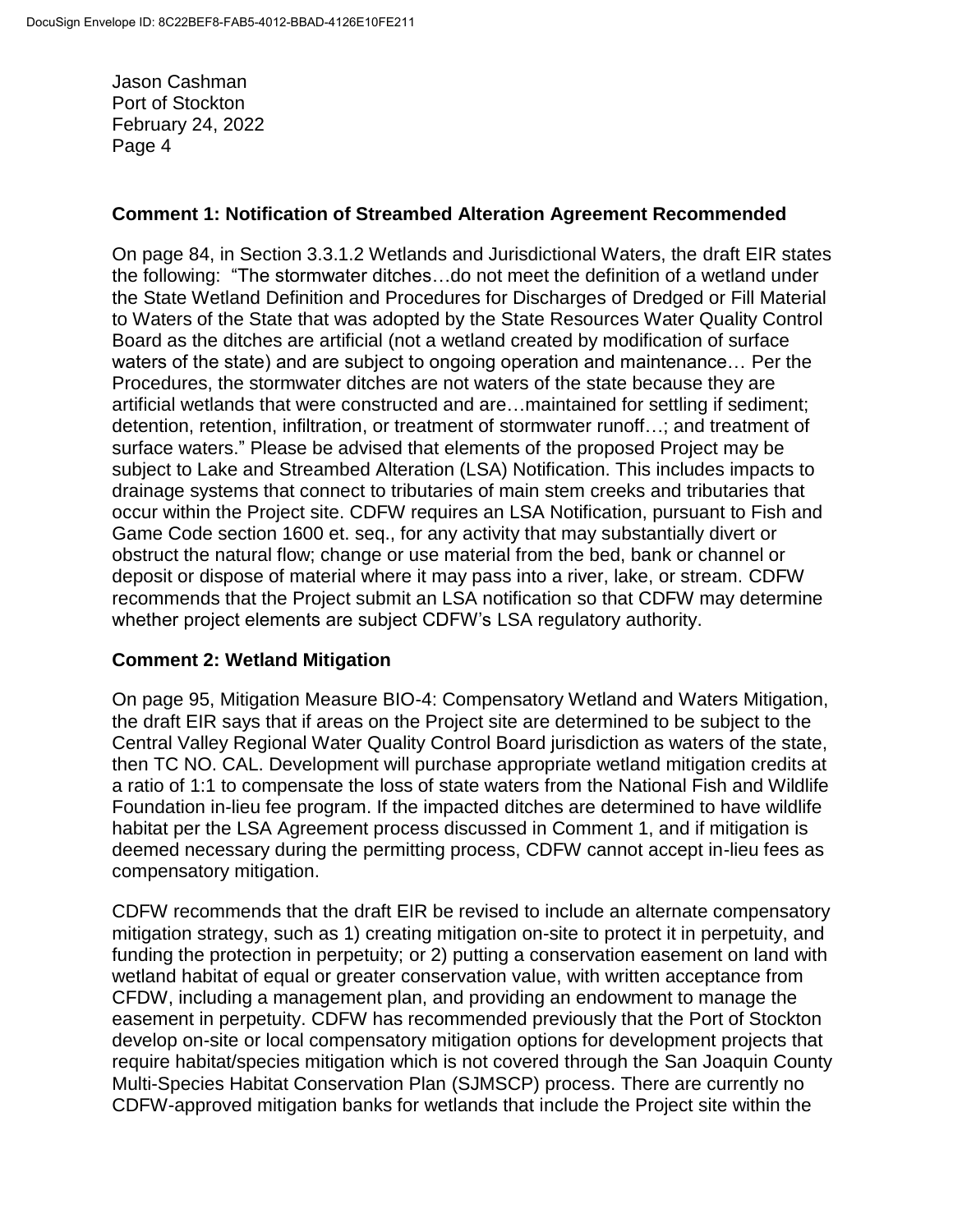banks' service area. Accordingly, CDFW recommends that the draft EIR be revised to include development of a robust mitigation plan that will reduce the impacts of the Project to a level less-than-significant and provide benefits to local or on-site resources and species.

#### **Comment 3: Swainson's Hawk Surveys**

On page 97 of the draft EIR, Mitigation Measure BIO-1: Obtain Coverage under the SJMSCP or Implement Protective Measures for Nesting Birds, Western Pond Turtle, Giant Garter Snake, and Valley Elderberry Longhorn Beetle, it states that the Project will obtain coverage under the SJMSCP. If the Project cannot obtain coverage under the SJMSCP, specific avoidance and minimization measures will be implemented to avoid impacts to special-status species.

CDFW recommends adding the following avoidance and minimization measure to the draft EIR for avoidance of impacts to Swainson's hawk:

"CDFW recommends conducting Project activities outside of the Swainson's hawk breeding season (March 20 to September 15). If Project activities are to be conducted during breeding season, surveys for Swainson's hawks and their nests shall be conducted by a Qualified Biologist prior to the beginning of Project-related activities at each phase of the Project site. Surveys shall be conducted in a manner consistent with the *Recommended Timing and Methodology for Swainson's Hawk Nesting Surveys in California's Central Valley* [\(https://www.wildlife.ca.gov/Conservation/](https://www.wildlife.ca.gov/Conservation/Survey-Protocols#377281284-birds) [Survey-Protocols#377281284-birds\)](https://www.wildlife.ca.gov/Conservation/Survey-Protocols#377281284-birds). Surveys shall cover a minimum of two survey periods with the minimum number of surveys prior to Project initiation as follows:

- January to March 20 survey all day for raptor nests a minimum of one survey.
- March 20 to April 5 survey from either sunrise to 1000 or 1600 to sunset with a minimum of three surveys.
- April 5 to April 20 survey from either sunrise to 1200 or 1630 to sunset with a minimum of three surveys."

#### **Comment 4: Giant Garter Snake Avoidance and Incidental Take Recommendation**

On page 93, the draft EIR states that alternatives to SJMSCP coverage will limit construction activities between May 1 to September 30 (giant garter snake's active period, when snakes are able to move to avoid disturbance), that a survey will be conducted 24 hours prior to construction activities necessary in giant garter snake habitat between October 1 and April 30, that biologists will have stop work authority, giant garter snakes will be allowed to move away from the construction area on their own, and if giant garter snakes are observed in burrows, then burrows will be flagged, a 200-foot buffer will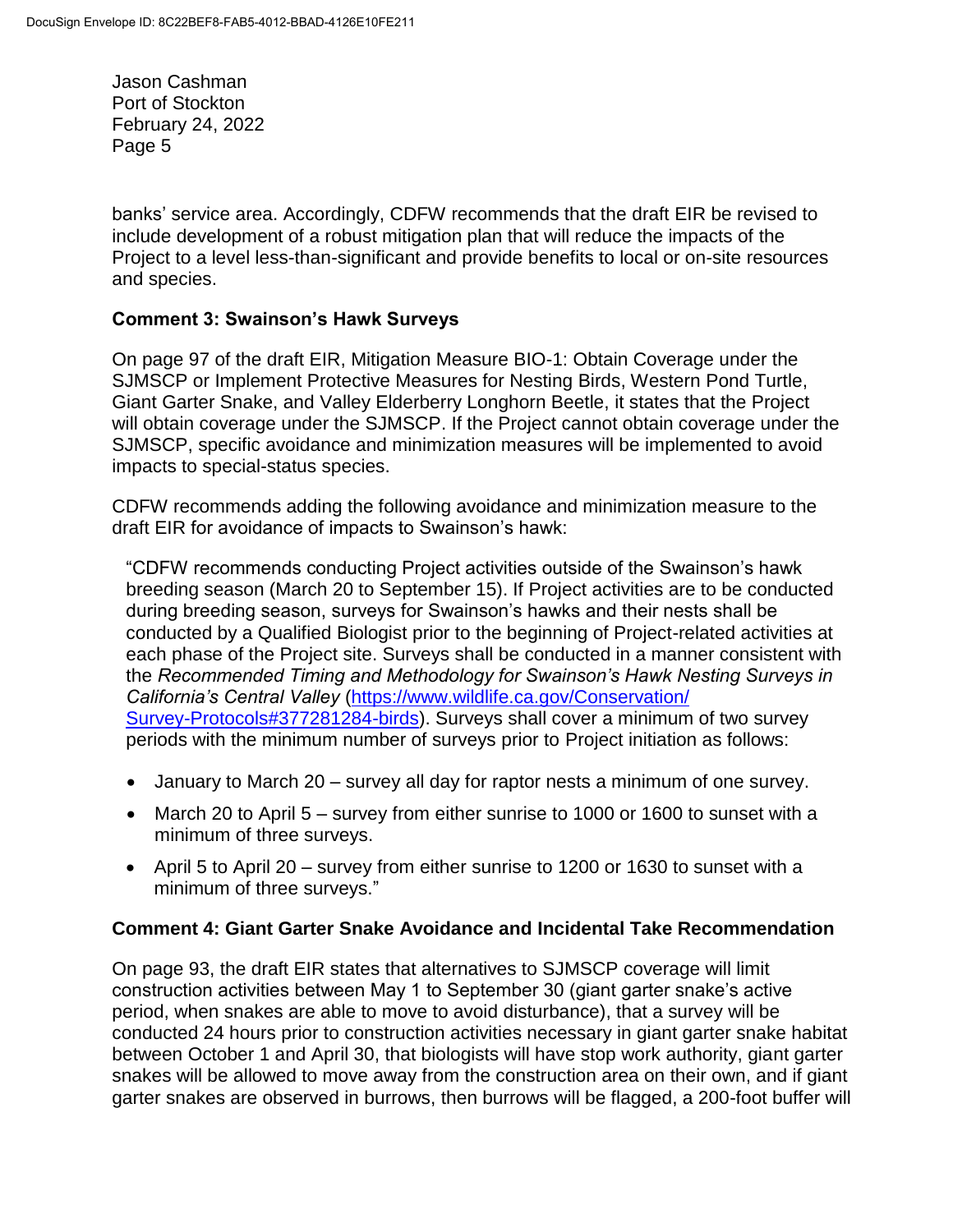be established until snakes are no longer present, and the project area will be inspected by the biologist when a lapse in construction activity of 2 weeks or more has occurred.

If the Project does not participate in the SJMCSP, CDFW recommends avoiding work in potential giant garter snake habitat between October 1 and April 30 because it is likely that, if giant garter snakes are in the Project area, they will be estivating in upland burrows and unable to move away from Project construction. This could result in a greater impact to giant garter snake. Please be advised that a CESA Incidental Take Permit (ITP) must be obtained if the Project has the potential to result in take of species of plants or animals listed or a candidate under CESA, either during construction or over the life of the Project. Under CESA, take is defined as "to hunt, pursue, catch, capture, or kill, or attempt to hunt, pursue, catch, capture or kill." Issuance of an ITP is subject to CEQA documentation. If the Project will impact CESA-listed species, early consultation with CDFW is encouraged, as significant modification to the Project and mitigation measures may be required in order to obtain a CESA Permit. If project work must occur during the inactive period of giant garter snake without SJMSCP coverage, then CDFW recommends obtaining an ITP to avoid possible significant delays in construction.

## **Comment 5: Valley Elderberry Longhorn Beetle Consultation**

On page 93, the draft EIR says an alternative to SJMSCP participation coverage will include surveying for elderberry shrubs and if elderberry shrubs identified on the Project site cannot be avoided, then TC NO. CAL. Development will coordinate a removal and replanting effort with CDFW. The Valley elderberry longhorn beetle is listed as threatened under the Endangered Species Act, but is not listed as a threatened or endangered species under CESA. CDFW recommends that coordination for a removal and replanting effort is pursued with the United States Fish and Wildlife Service.

## **Comment 6: Tree Replanting Guidance**

On page 93-94, the draft EIR states that TC NO. CAL. Development will plant a minimum of 30 trees, including Patmore ash (*Fraxinus p. 'Patmore'*), Chinese pistache (*Pistachia chinensis*), redwood (*Sequoia sempervirens*), and multi-trunk chaste tree (*Vitex agnuscastus*). CDFW recommends the draft EIR be amended to specify that only native species of trees, adapted to the lighting, soil and hydrological conditions at the replanting site, will be used. For each tree slated for removal that is four inches diameter at breast height or larger, the following minimum mitigation ratio should be used:

- Oaks 4" to 12" DBH 3:1 (replacement trees to each tree removed)
- Oaks 13" to 24" DBH  $-5:1$
- Other native trees  $-3:1$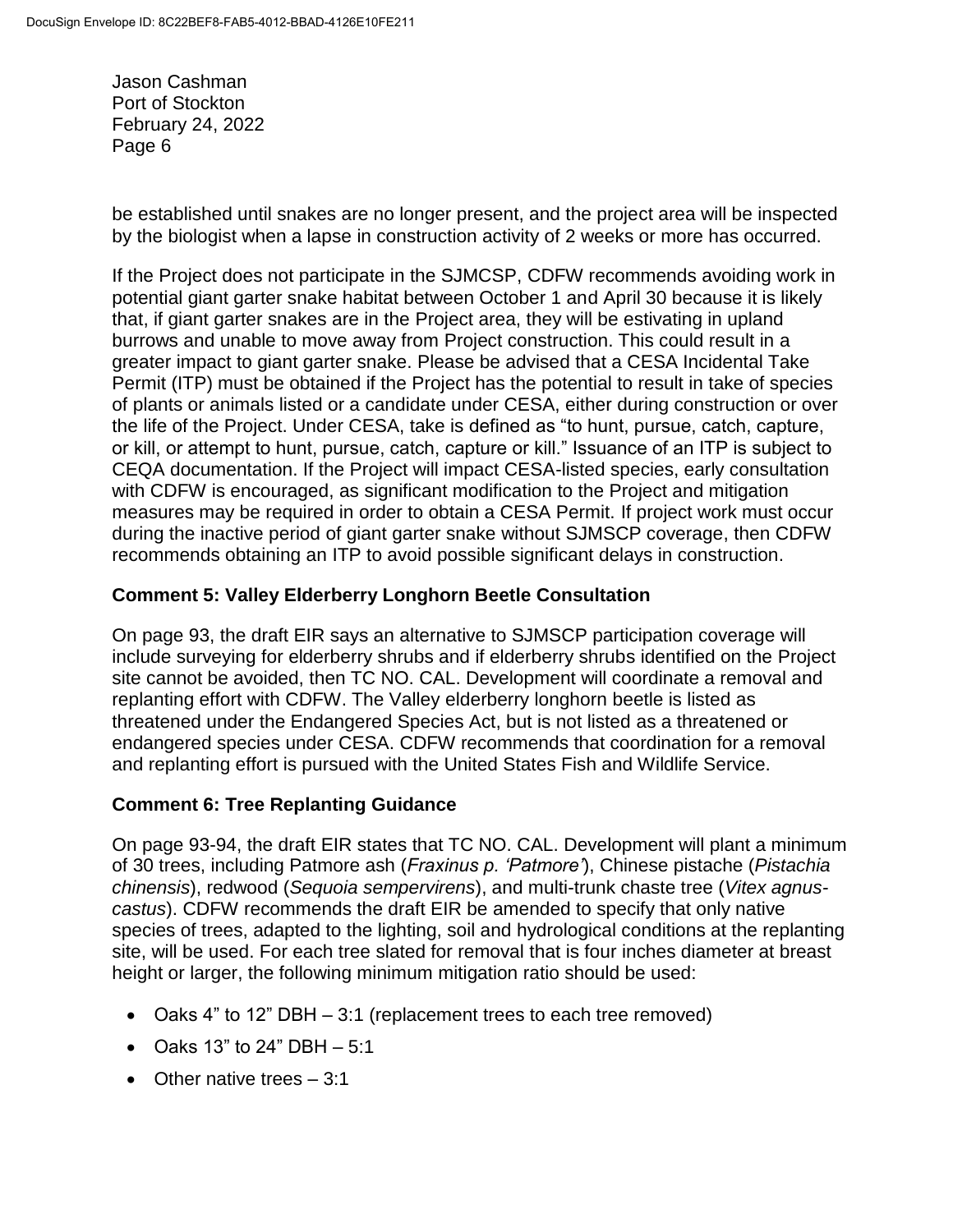Non-native trees – 1:1

# **ENVIRONMENTAL DATA**

CEQA requires that information developed in environmental impact reports and negative declarations be incorporated into a database which may be used to make subsequent or supplemental environmental determinations. (Pub. Resources Code, § 21003, subd. (e)). Accordingly, please report any special-status species and natural communities detected during Project surveys to the California Natural Diversity Database (CNDDB). The CNNDB field survey form can be found at the following link: [http://www.dfg.ca.gov/biogeodata/cnddb/pdfs/CNDDB\\_FieldSurveyForm.pdf.](http://www.dfg.ca.gov/biogeodata/cnddb/pdfs/CNDDB_FieldSurveyForm.pdf) The completed form can be mailed electronically to CNDDB at the following email address: [CNDDB@wildlife.ca.gov.](mailto:cnddb@dfg.ca.gov) The types of information reported to CNDDB can be found at the following link: [http://www.dfg.ca.gov/biogeodata/cnddb/plants\\_and\\_animals.asp.](http://www.dfg.ca.gov/biogeodata/cnddb/plants_and_animals.asp)

# **FILING FEES**

The Project, as proposed, would have an impact on fish and/or wildlife, and assessment of filing fees is necessary. Fees are payable upon filing of the Notice of Determination by the Lead Agency and serve to help defray the cost of environmental review by CDFW. Payment of the fee is required in order for the underlying project approval to be operative, vested, and final. (Cal. Code Regs, tit. 14, § 753.5; Fish & G. Code, § 711.4; Pub. Resources Code, § 21089).

## **CONCLUSION**

CDFW appreciates the opportunity to comment on the draft EIR to assist Port of Stockton in identifying and mitigating Project impacts on biological resources.

Questions regarding this letter or further coordination should be directed to Andrea Boertien, Environmental Scientist, at (707) 317-0388 or [Andrea.Boertien@wildlife.ca.gov;](mailto:Andrea.Boertien@wildlife.ca.gov) or Michelle Battaglia, Senior Environmental Scientist (Supervisory), at [Michelle.Battaglia@wildlife.ca.gov.](mailto:Michelle.Battaglia@wildlife.ca.gov)

Sincerely,

-DocuSigned by: Erin Chappell

B77E9A6211EF486 Regional Manager Bay Delta Region

cc: Office of Planning and Research, State Clearinghouse, Sacramento Katie Chamberlin, Anchor QEA; [kchamberlin@anchorqea.com](mailto:kchamberlin@anchorqea.com)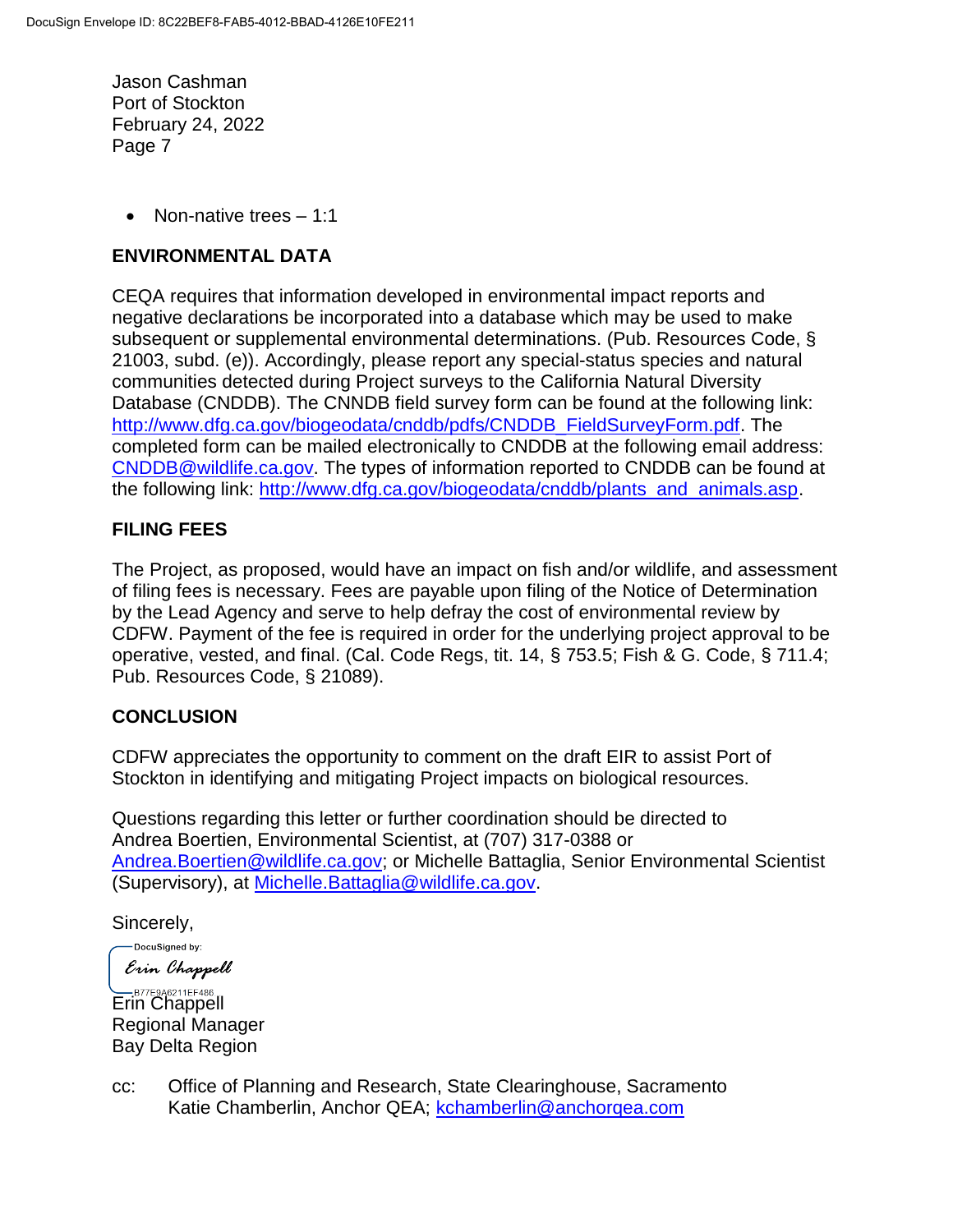# **Exhibits**

Exhibit 1: Project Site and Vicinity Map



ish Date: 2021/08/23, 2:36 PM | User: jsfox<br>ath: \\orcas\GIS\Jobs\Port\_of\_Stockton\_0377





**Figure ES-1 Project Site and Vicinity** Draft Environmental Impact Report TC NO. CAL. Development Warehousing and Distribution Facility Project